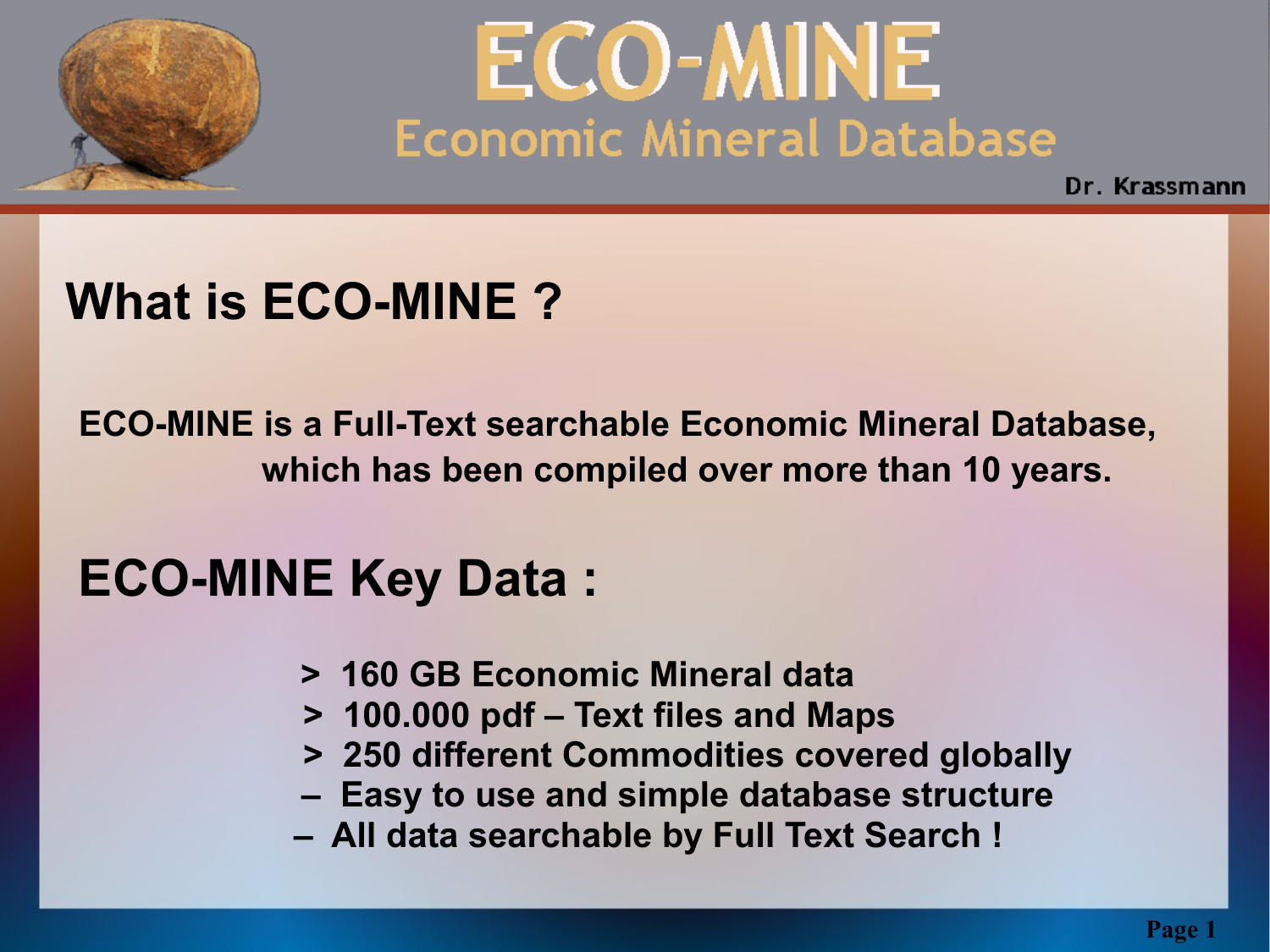



### **How is ECO – MINE working (1) ?**

 **You can either search with a few clicks through Single Directories :**

 **Example 1 : Searching for...**

## **Graphite Deposits in Tanzania**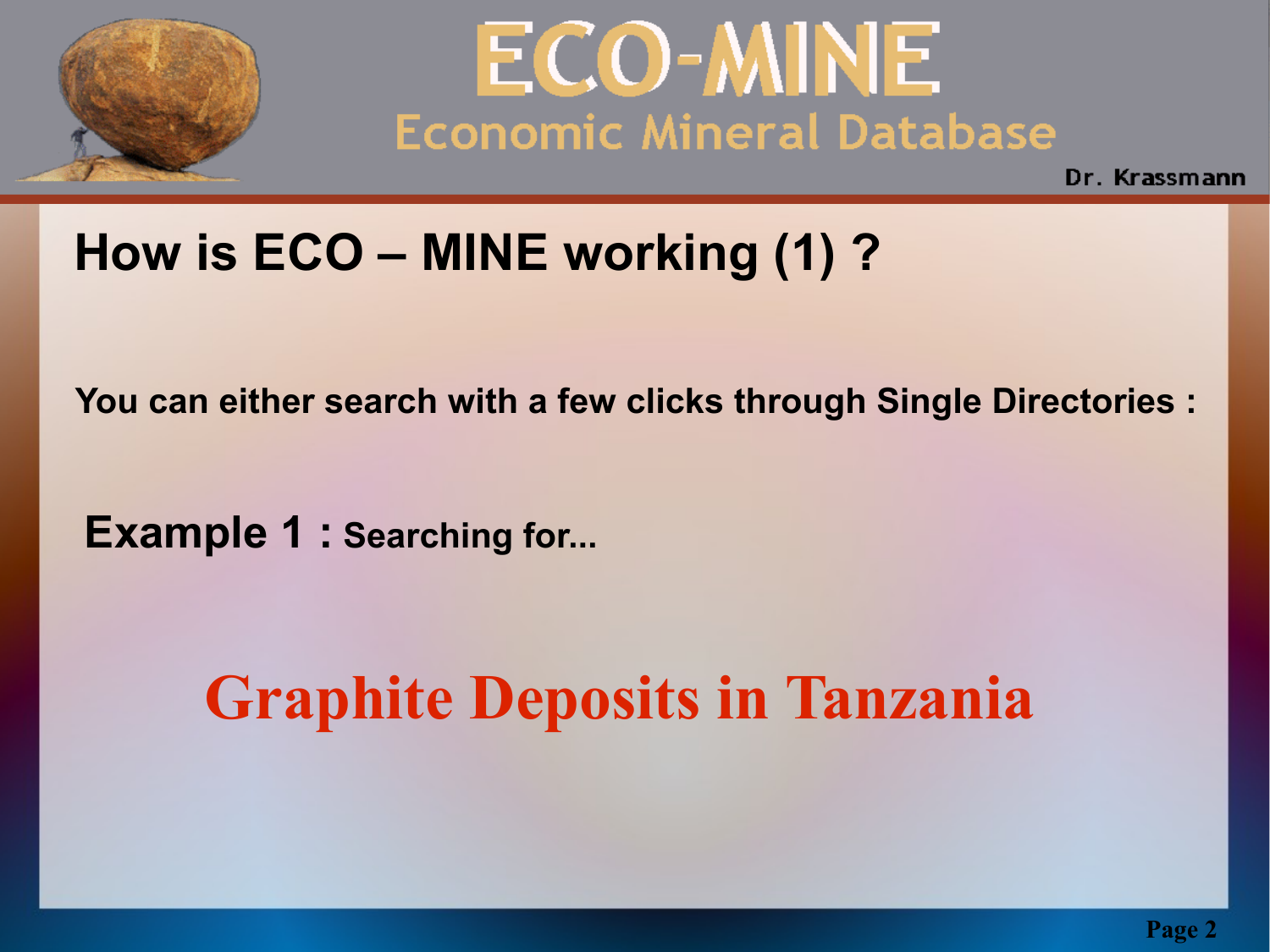

#### Dr. Krassmann

AAMhridGeneral AfricaAfrika AmericaCentralSouth **MamericaNorthCaribic** Antarktis AsiaAsien AustraliaOceania **Europe OffshoreDeposits** ZZMoonOuterSpace

| <b>OLIYLibyaLibyen</b>         | TAZGoldMusomaMaraGreenstoneBelt1991                                                                                      | 60 KB PDF     |  |
|--------------------------------|--------------------------------------------------------------------------------------------------------------------------|---------------|--|
| MADMadagascar                  | TAZGoldNzegaGreenstoneBelt1991                                                                                           | 37 KB PDF     |  |
| MALIMali                       | TAZGoldOperatingMines2005                                                                                                | 30 KB PDF     |  |
| MARMoroccoMarokko              | TAZGoldOpportunities1991                                                                                                 | 32 KB PDF     |  |
| MATMauritius                   | TAZGoldPlacerMouviaNachingwea2009                                                                                        | 6.005 KB PDF  |  |
| MAUMauritaniaMauretanien       | TAZGoldPostProterozoicWingsyongo1991                                                                                     | 37 KB PDF     |  |
| MAWMalawi                      | TAZGoldProjectsKillimanjaroMining2009                                                                                    | 3.154 KB PDF  |  |
| MAYMayotte                     | TAZGoldProterozoidDepositsOverview1991                                                                                   | 41 KB PDF     |  |
| MOCMozambiqueMocambique        | TAZGoldRwamagazaGreenstoneBelt1991                                                                                       | 57 KB PDF     |  |
| NAMNamibia                     | TAZGoldSekenkeKassama1939                                                                                                | 2.026 KB PDF  |  |
| NIANigeria                     | TAZGoldSekenkeKassama2012                                                                                                | 561 KB PDF    |  |
| <b>NIGNiger</b>                | TAZGoldSingidaLondoniLakeVictoria2011                                                                                    | 28.522 KB PDF |  |
| REUReunion                     | TAZGoldTulawakaEastSukumaland2005                                                                                        | SS6 KB PDF    |  |
| <b>RSASouthAfricaSüdafrika</b> |                                                                                                                          |               |  |
| RWARwandaRuanda                | TAZGoldUluguruCentral2012                                                                                                | 14 KB PDF     |  |
| SENSenegal                     | 1AZGraphiteGemstonesTanzaniteMerelani2006                                                                                | 13.651 KB PDF |  |
| SEYSeychellesSeychellen        | TAZGraphiteGemstonesTanzaniteMerelani2009                                                                                | 22,403 KB PDF |  |
| SILSierraLeone                 | TAZGraphiteMahenge2012-1                                                                                                 | 779 KB PDF    |  |
| SOMSomalia                     | TAZGraphiteMahenge2012-2                                                                                                 | 552 KB PDF    |  |
| SSUSouthSudanSüdsuda           | TAZGraphiteMerelaniNachingwea1991                                                                                        | 30 KB PDF     |  |
| STPSaoTomeandPrincipe          | TAZGraphiteNachingwea2012                                                                                                | 1,910 KB PDF  |  |
| SUDSudan                       | TAZGraphiteRuangwa2012                                                                                                   | 1.071 KB PDF  |  |
| <b>SWZSwaziland</b>            | TAZGraphiteRuangwa2012-1                                                                                                 | 1.071 KB PDF  |  |
| 512 MB<br>TAZTansania          | NLTAZGraphiteRuangwa2012-2                                                                                               | 537 KB PDF    |  |
| <b>Management</b>              | 1AZGypsumCementLindi20                                                                                                   |               |  |
| TUNTunisiaTunesien             | TAZGypsumMtwara2010                                                                                                      |               |  |
| UGNUganda                      | 9 pdf - files foundMore under<br>TAZGypsumPotentialOvervi<br>Tanzania - Industrial Minerals<br>TAZHydrocarbonsPotential, |               |  |
| WSAWestSahara                  |                                                                                                                          |               |  |
| ZAMZambiaSambia                |                                                                                                                          |               |  |
| ZIMZimbabwe                    | TAZHydrogeochemistryLaks rangany nauzza-                                                                                 | ALCOHOL: NEW  |  |
|                                | TAZHydrogeologyGeochemistryMountMeru2011                                                                                 | 4.680 KB PDF  |  |

 **Page 3**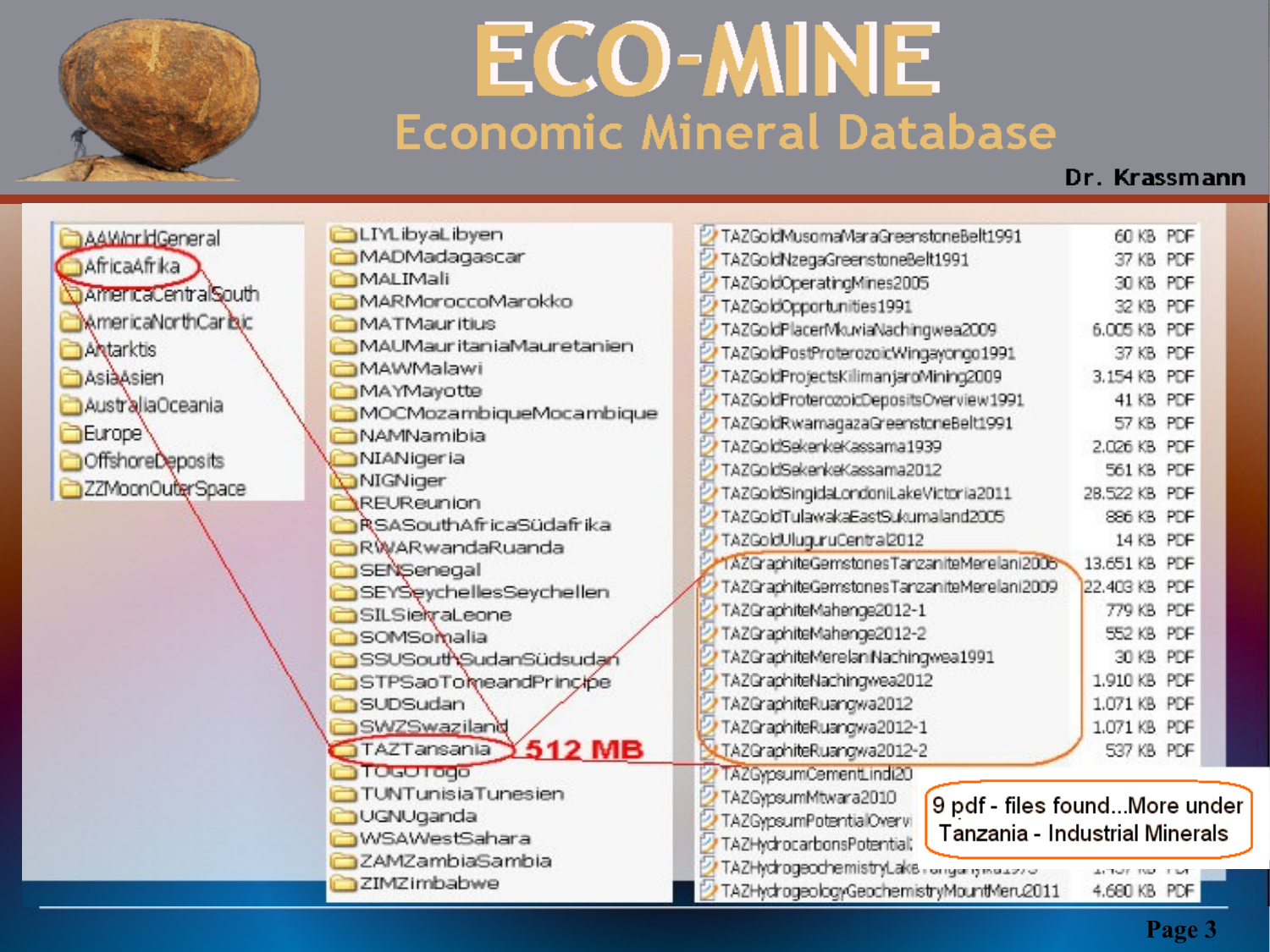

Dr. Krassmann

#### **Choose a file and simply open it as pdf – file :**

| 77TAZGoldUluguruCentral2012               | 14 KB     |
|-------------------------------------------|-----------|
| 1AZGraphiteGemstonesTanzaniteMerelani2006 | 13.651 KB |
| TAZGraphiteGemstonesTanzaniteMerelani2009 | 22.403 KB |
| TAZGraphiteMahenge2012-1                  | 779 KB    |
| TAZGraphiteMahenge2012-2                  | 552 KB    |
| TAZGraphiteMerelaniNachingwea1991         | 30 KB     |
| TAZGraphiteNachingwea2012                 | 1.910 KB  |
| TAZGraphiteRuangwa2012                    | 1.071 KB  |
| TAZGraphiteRuangwa2012-1                  | 1.071 KB  |
| XTAZGraphiteRuangwa2012-2                 | 537 KB    |
| TAZGypsumCementLindi2010                  | 9 KP      |

#### **Graphite Opportunities**

#### Merelani.

The Usagaran gneisses, which host tanzanite mineralisation at Merelani, southeast of Arusha, also contain up to 20% graphite. More importantly, the graphite is coarse-grained, mostly of more than 1-mm flake size with several percent in sizes up to several millimetres. The rock is sufficiently weathered to allow liberation of coarse graphite-rich excessive combination. The graphite graphite-rich section is 10-20 m thick. SAMAX, a London-based company, has carried out a feasibility study on part of the Merelani tanzanite deposit for production of graphite and tanzanite from gneiss layers, which are stratigraphically only a few tens of metres, a part.

Production of graphite began in 1995 and 6,679 tonnes of graphite were produced in its first full year of production in 1996. Production was then suspended and the mine changed ownership from SAMAX to AFGEM of South Africa. which is currently mining tanzanite. Sufficient reserves were initially identifies for 40 years operation at a mining rate of 15,000t/years of high-grade flake graphite of 97%-98% purity.

Gneisses similar to those at Merelani are exposed over a large region, and considerable scope exists for discovery of additional coarse-grained graphite in the area, which is relatively near highway and the Moshi-Tanga railway line.

#### Nachingwea District.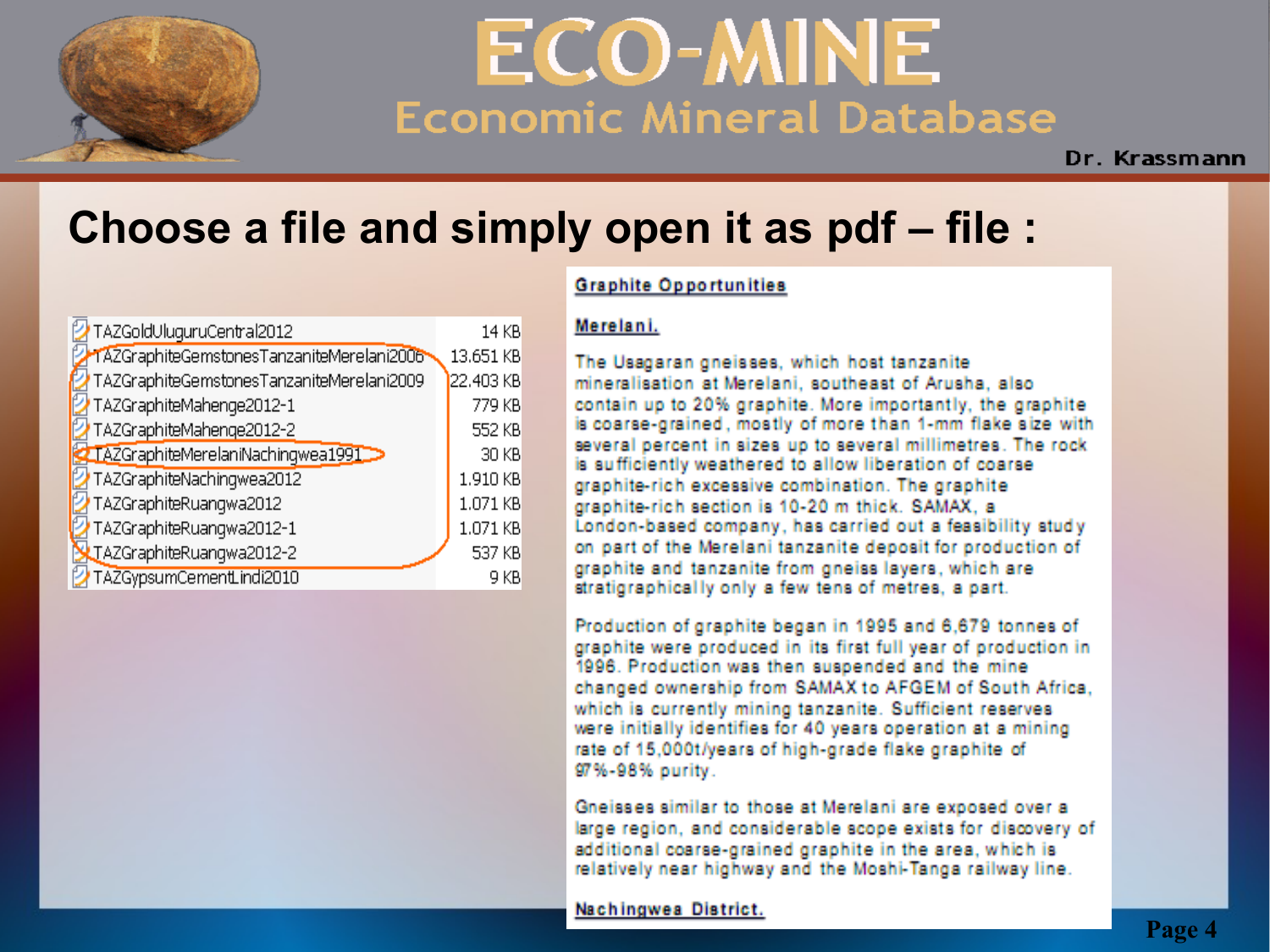

Dr. Krassmann

## **How is ECO – MINE working (2) ?**

 **Or you can search with the Simple Search Option through Multiple Directories instantly :**

 **Example 2 : Searching for...** 

## **Fluorspar Deposits in Europe**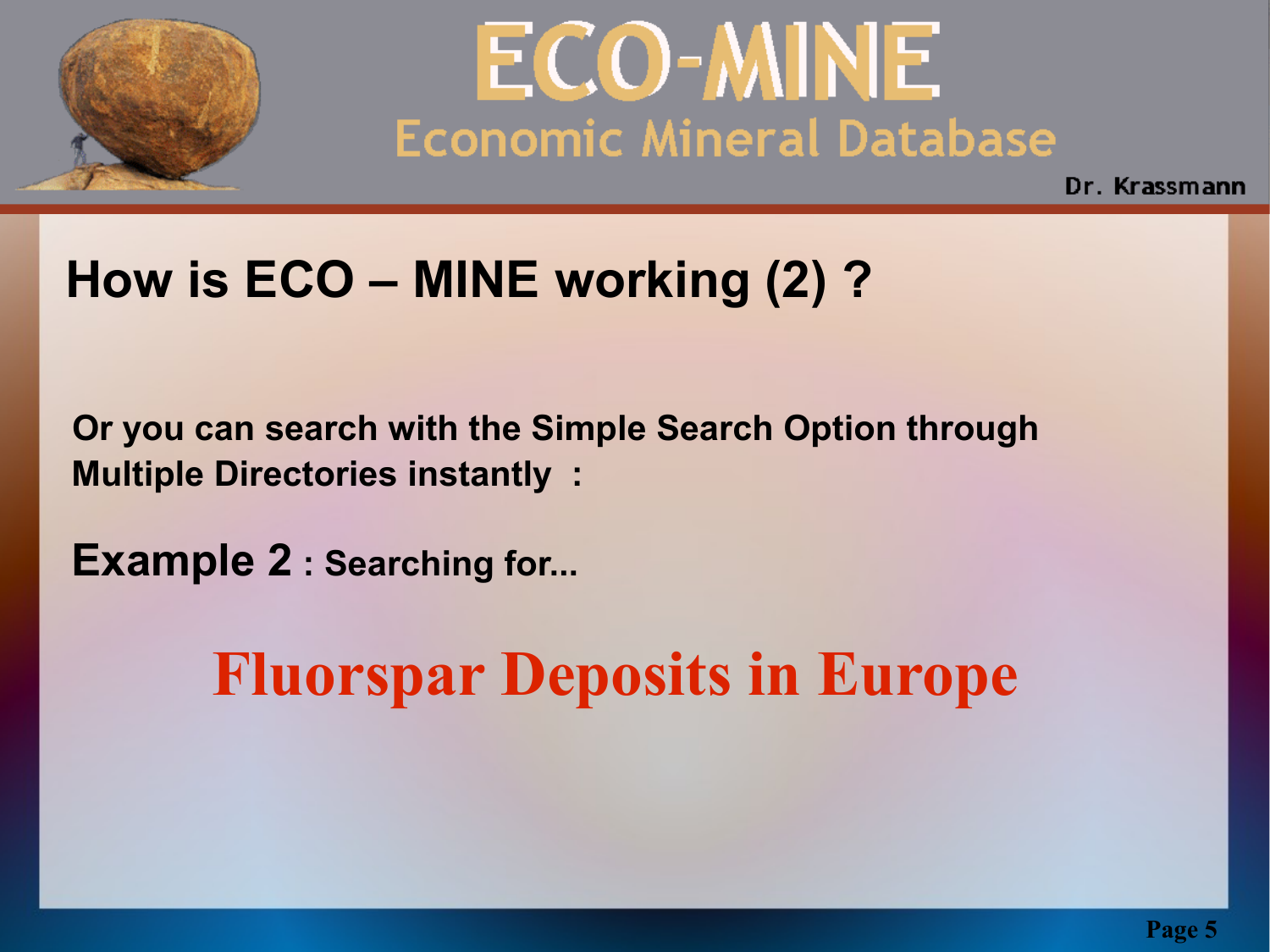

Dr. Krassmann

#### **Locate "Fluorspar in Europe" files.... 166 Files Found**

|   | D-BYWÖFluorsparWölsendorfOberpfalzKittenrainDonaustauf2006                | 464 KB PDF    |  |
|---|---------------------------------------------------------------------------|---------------|--|
|   | D-HEFluorsparDolomiteSedimentaryZechsteinEschwege1975                     | 1.087 KB PDF  |  |
|   | D-HEFluorsparDolomiteSedimentaryZechsteinEschwege1978                     | 1.813 KB PDF  |  |
|   | D-SAFluorsparMiningMinewaterPassivePurificationHagentalGernrodeHarz2003-2 | 8.173 KB PDF  |  |
|   | D-SXFluorsparBarytesMetalDepositsOverview2010                             | 1.112 KB PDF  |  |
|   | D-SXFluorsparSchönbrunnBösenbrunnWiedersbergMonographyVogtland1996        | 69.094 KB PDF |  |
|   | D-SXBarytesFluorsparOverview2010                                          | 1.112 KB PDF  |  |
|   | D-SXFluorsparBarytesOreMineralsDepositsReevaluation2008                   | 12.997 KB PDF |  |
| P | D-SXFluorsparBarytesOreMineralsOccurrences2010                            | 751 KB PDF    |  |
|   | D-SXFluorsparPortraitErzgebirge2008                                       | 281 KB PDF    |  |
|   | D-THFluorsparGehrenBergbaugeschichteMiningHistoryThüringerWald2005        | 562 KB PDF    |  |
|   | D-THFluorsparGehrenIlmenauThüringerWald2007                               | 4.522 KB PDF  |  |
|   | D-THFluorsparGehrenIlmenauThüringerWald2013                               | 50 KB PDF     |  |
|   | BULFluorsparChiprovtsiLukinaPadina2010-1                                  | 52 KB PDF     |  |
|   | BULFluorsparChiprovtsiLukinaPadina2010-2                                  | 57 KB PDF     |  |
|   | BULFluorsparChiprovtsiLukinaPadina2011                                    | 489 KB PDF    |  |
|   | BULFluorsparFormationOverview2005                                         | 196 KB PDF    |  |
|   | BULFluorsparHydrothermalPalat1985                                         | 279 KB PDF    |  |
|   | BULFluorsparMikhalkovoRhodopes2010                                        | 42 KB PDF     |  |
|   | CHLeadFluorsparWallisMontchemin                                           | 1.335 KB PDF  |  |
|   | CROBarytesFluorsparKresevo2011                                            | 1.004 KB PDF  |  |
|   | CZEFluorsparDepositsMap                                                   | 15 KB PDF     |  |
|   | CZEFluorsparOverview2004                                                  | 57 KB PDF     |  |
|   | CZEFluorsparBestvinaMineRehabilitation2010                                | 138 KB PDF    |  |
|   | CZETinTungstenFluorsparKrupka1995                                         | 3.637 KB PDF  |  |
|   | ESP-ANDALMLeadZincFluorsparZebrasteineGeologischeStreifzüge2004           | 1.320 KB PDF  |  |
|   | ESP-ANDGRAFluorsparOrgivaMineLujar2012                                    | 1.218 KB PDF  |  |

 **Only parts of search results shown**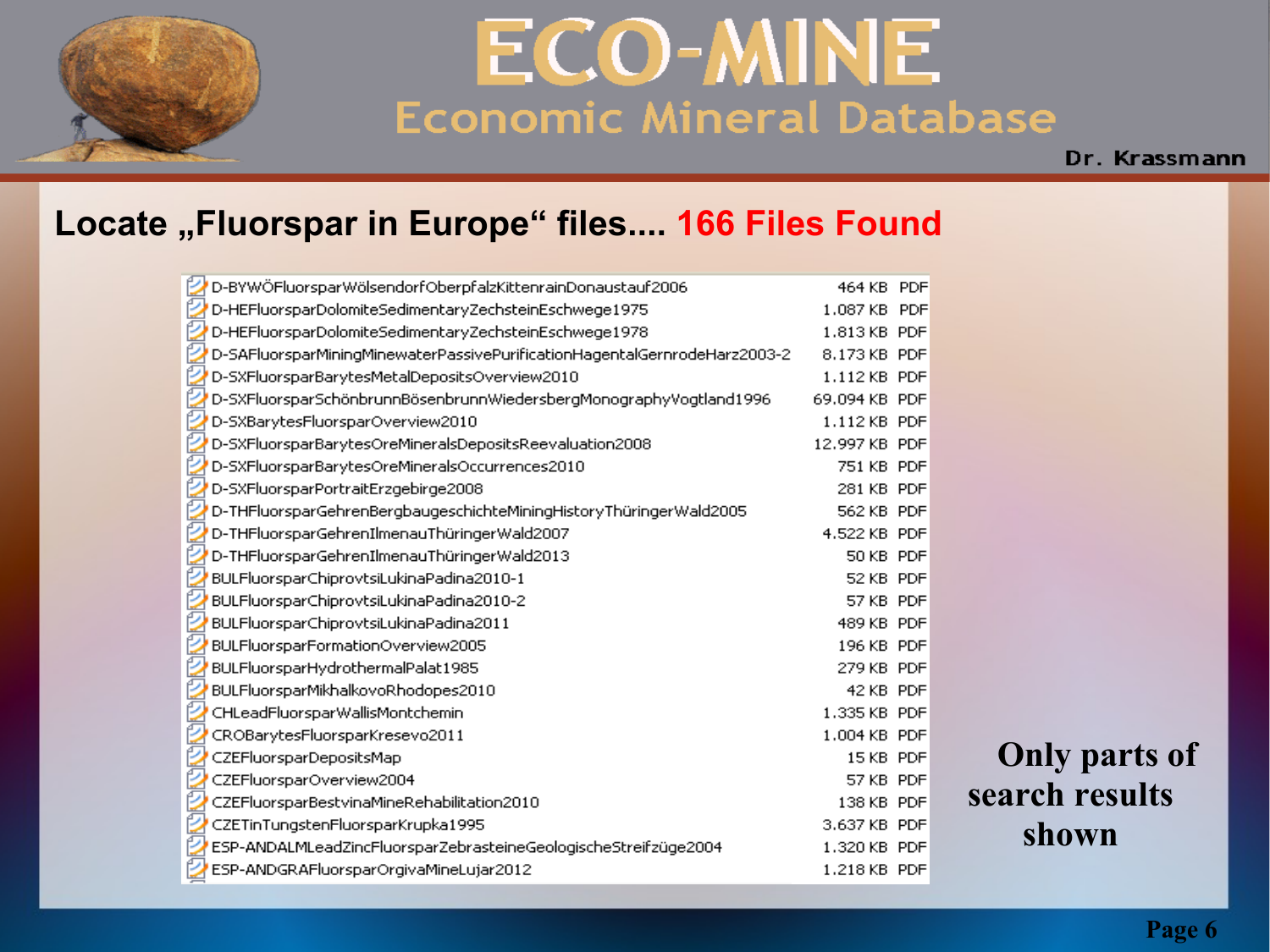

Dr. Krassmann

 **Page 7**

#### **Again choose a file and open it as pdf – file :**

#### **FLUORITE EXTRACTION PROJECT**

#### **Some history**

| D-SXFluorsparPortraitErzgebirge2008               | 281 KB   | Located in Chi                     |  |
|---------------------------------------------------|----------|------------------------------------|--|
| D-THFluorsparGehrenMiningHistoryThüringerWald2005 | 562 KB   | 13th-16th c<br>In                  |  |
| D-THFluorsparGehrenIlmenauThüringerWald2007       | 4.522 KB | activity. Mining<br>the mine was a |  |
| D-THFluorsparGehrenIlmenauThüringerWald2013       | 50 KB    |                                    |  |
| BULFluorsparChiprovtsiLukinaPadina2010-1          | $52$ KB  | Information ab<br>industrial evalu |  |
| BULFluorsparChiprovtsiLukinaPadina2010-2          | 57 KB    |                                    |  |
| BULFluorsparChiprovtsiLukinaPadina2011            | 489 KB   | A new b                            |  |
| BULFluorsparFormationOverview2005                 | 196 KB   | New technolog                      |  |
| BULFluorsparHydrothermalPalat1985                 | 279 KB   | site was perfor                    |  |
| BULFluorsparMikhalkovoRhodopes2010                | 42 KB    |                                    |  |
| CHLeadFluorsparWallisMontchemin                   | 1.335 KB |                                    |  |
|                                                   |          |                                    |  |

iprovizi, Bulgaria, the N&N fluorspar extraction and production complex was the first new mine to open in the Balkans in the last 30 years.

tentury Chiprovizi had been a busy mining village that enjoyed great favours. Here settled Saxon miners, who gave a further impetus to this activity continued trough the centuries up to the '90s when the last mine and production plant was closed. Some dark years followed during which abandoned and the production plants were left at the mercy of metal scrapers and other robbery.

out fluorite mineralization in Chiprovtzi deposit was known from the work of a number of explorers, but the results from the accomplished attempts for uation were negative.

#### beginning

gical examinations were performed in 2004 with better technique and using data from all geological reports.Complete survey of the "Lukina Padina" rmed and new and improved geological maps were created. A sample of such maps is shown in this picture (click to enlarge):



This resulted in widening of the spatial development and quantitative measures of the discovered fluorite raw material. New grounds were found to support with confidence that the fluorite deposit "Chiprovci -east", section "Lukina Padina" represents the most significant fluorite deposit in Europe and may be of interest for future efficient underground mining.

This new development was obtained by N&N: an italian based company. N&N acquired the licenses for the old mines and production plant and started a new project for the rehabilitation of the mines and the construction of a completely new plant for the extraction and production of Acid grade fluorspar and derivate products.

It's been 5 long years during which a lot of work and investment has been done.

Over 18km of underground tunnels were created or enlarged to reach the fluorspar bodies.

Modern mining machinery was bought employed to the task

A new plant for the processing of fluorite minerals was built from the ground up.

The existing damping zone has been reopened and adapted to serve the purposes of the new plant

Many jobs were created in this process. The complex currently employs a staff of 100+ workers with no outsourcing of any part of the production process.

In 2008 preliminary industrial tests confirmed that the production was possible and economically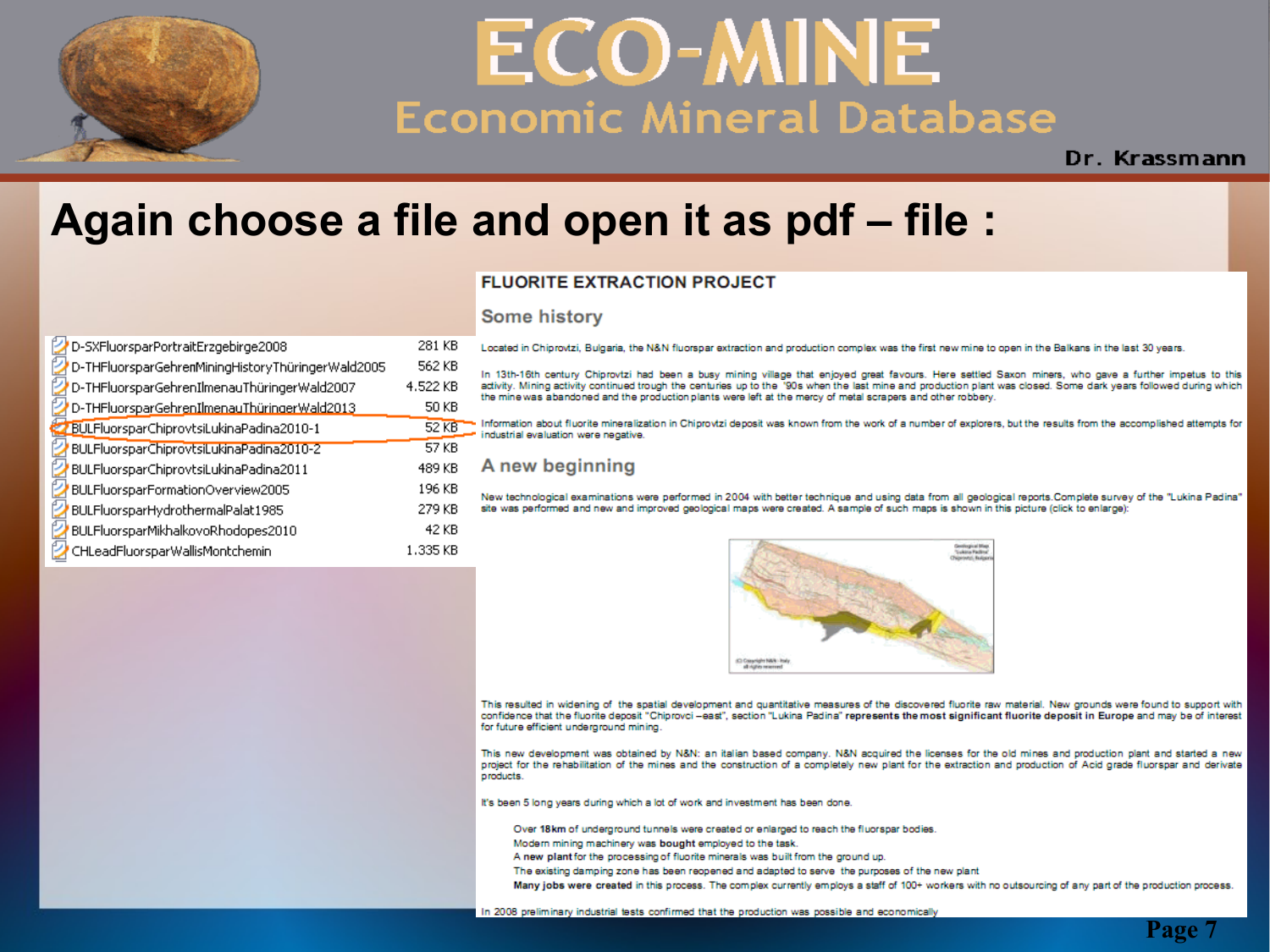



### **How is ECO – MINE working (3) ?**

 **You can also search with the Full Text Search Option using High Speed\* Search through thousands of Documents** 

 **Example 3 : Searching for...**

## **Tungsten Deposits in USA**

 **\* about 500 MB / Minute**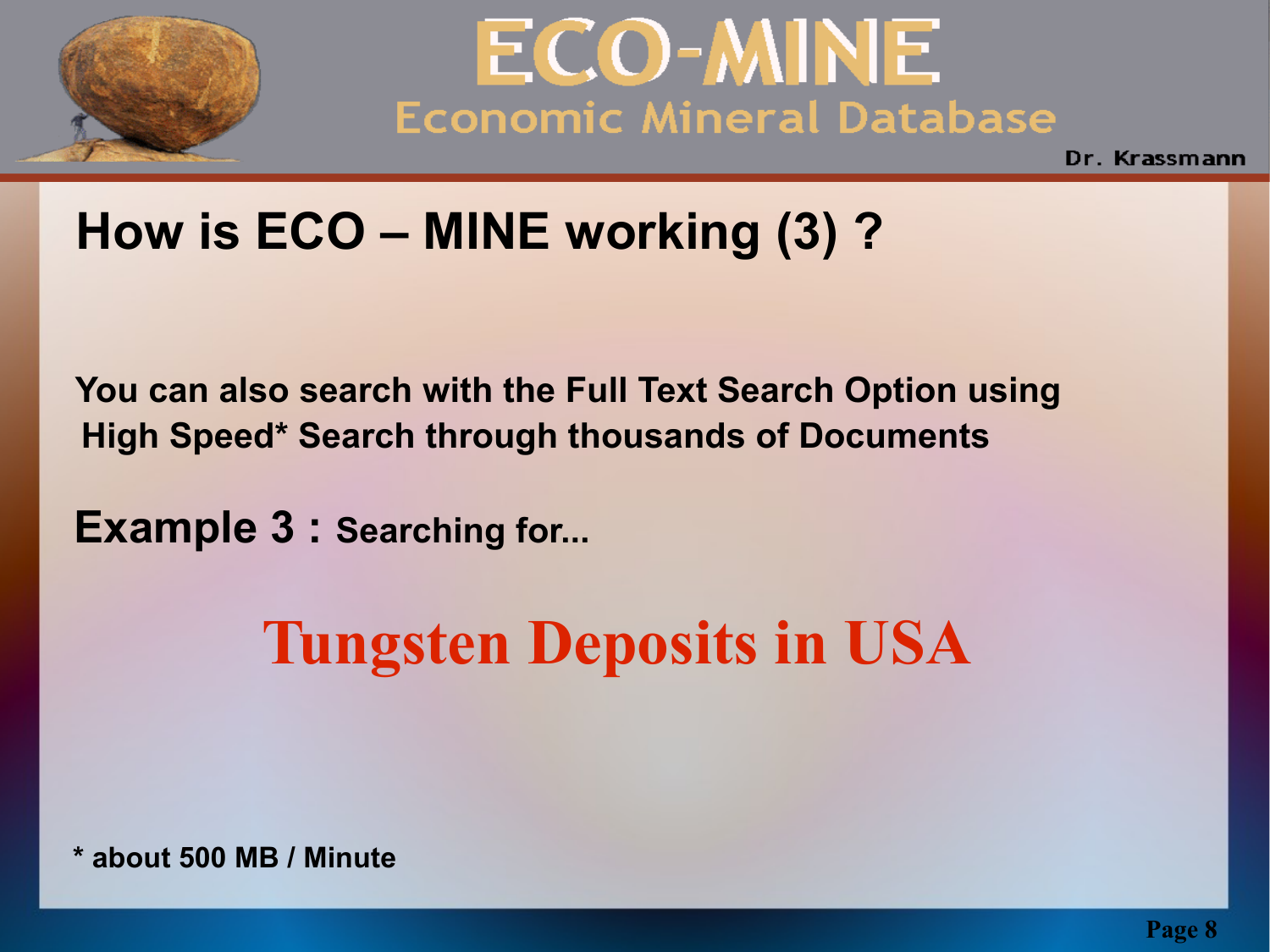

Dr. Krassmann

#### **Full Text search** "Tungsten Deposits in USA" files....

#### **Searching... 5424 Instances found in 274 files**

Only parts of search results shown

- ARKDiamondsPeridotite.pdf  $\blacksquare$ Ė. G ARKGeologyAlkalineIgneousRocksIjoliteMagnetCove1989.pdf Ė ß ARZBarytesDeposits1960.pdf 由 ARZCopperJohnsonCampProject2007-09.pdf ARZCopperMolvbdenumSquawCreek2011-04.pdf 由 ARZGeologyHaydenOuadrangle1977.pdf 由 э ARZGeologyHistory2012-01-02.pdf Ė ARZHvdrothermalMineralDepositsIgneousRocks 由 ARZLeadWulfeniteGeologicalSettings2009-12.pdf 由 э Ė ARZMiningHistoryGhostTownsCochiseCounty.pdf э Ė ARZMiningHistoryGhostTownsYavapaiCounty.pdf ARZTungstenPimaLasGuijas1970.pdf Ė ARZUraniumDeposits1981-03.pdf 直 э ARZVanadiumLeadDeposits.pdf Ò -ARZFluorsparDepositsOverview1971.pdf 由 CAL43-101 Peter Hahn Part 2.pdf Ė CALDawri43-101 \_ Peter Hahn.pdf Ė CALLeadZincSilverCerroGordo1980.pdf Ė CALMagnesiteDeposits1908.pdf Ė э 由 Э CALMindat2013-04.pdf<br>CALMineralInformationService1948-08.pdf Ė B CALMineralogyBariumSilicatesFresnoCounty1999-12.pdf<br>CALMineralogyMineralsOfCalifornia1952.pdf в Đ 彦
- D D COLGoldDepositGeologySanLuisCostillaCounty.pdf 亩 COLIndustrialMineralsDevelopment2011.pdf ß COLMineralDepositsMetalOccurrencesEconomicPotential1994.pdf Ė Ė COLMineralogyRhodochrositeSweetHomeAlma2007.pdf 亩 COLMolybdenumSilverCreekDeposit2007.pdf COLMolybdenumSilverCreekRico1995.pdf 宙 э COLRhodochrositeSpecimenMiningSweetHomeMine2007.pdf Ė ò COLTungstenWolframiteBoulder1941.pdf з Ė COLVanadiumDeposits1961.pdf в É IDAMolybdenumTungstenIMAMine2008-07.pdf Ò IDATungstenScheeliteSpringfieldMineHistory2008-10.pdf э IDATungstenScheelliteSpringfieldEnvironment2010.pdf 直 5 MONManganeseMadison1918.pdf Ė 亩 MONMiningPropertiesExplorationPrograms1950-1974.pdf в MONMolybdenumBaldButte2008.pdf 由 В MONMolybdenumCannivanGulch2008.pdf 由 З MONPhosphatesMaxvillePhilipsburgAvon1937.pdf Ė в MONTungstenScheeliteSkarnsLostCreekPioneerMountains1977 Ė B 面 [3 NEVCalciteSilverbearing1967.pdf Ġ NEVCobaltManganeseMillionHills1990.pdf NEVFluorsparInventory1961.pdf ė Э NEVGeologyGeneral2005.pdf Ė. Ы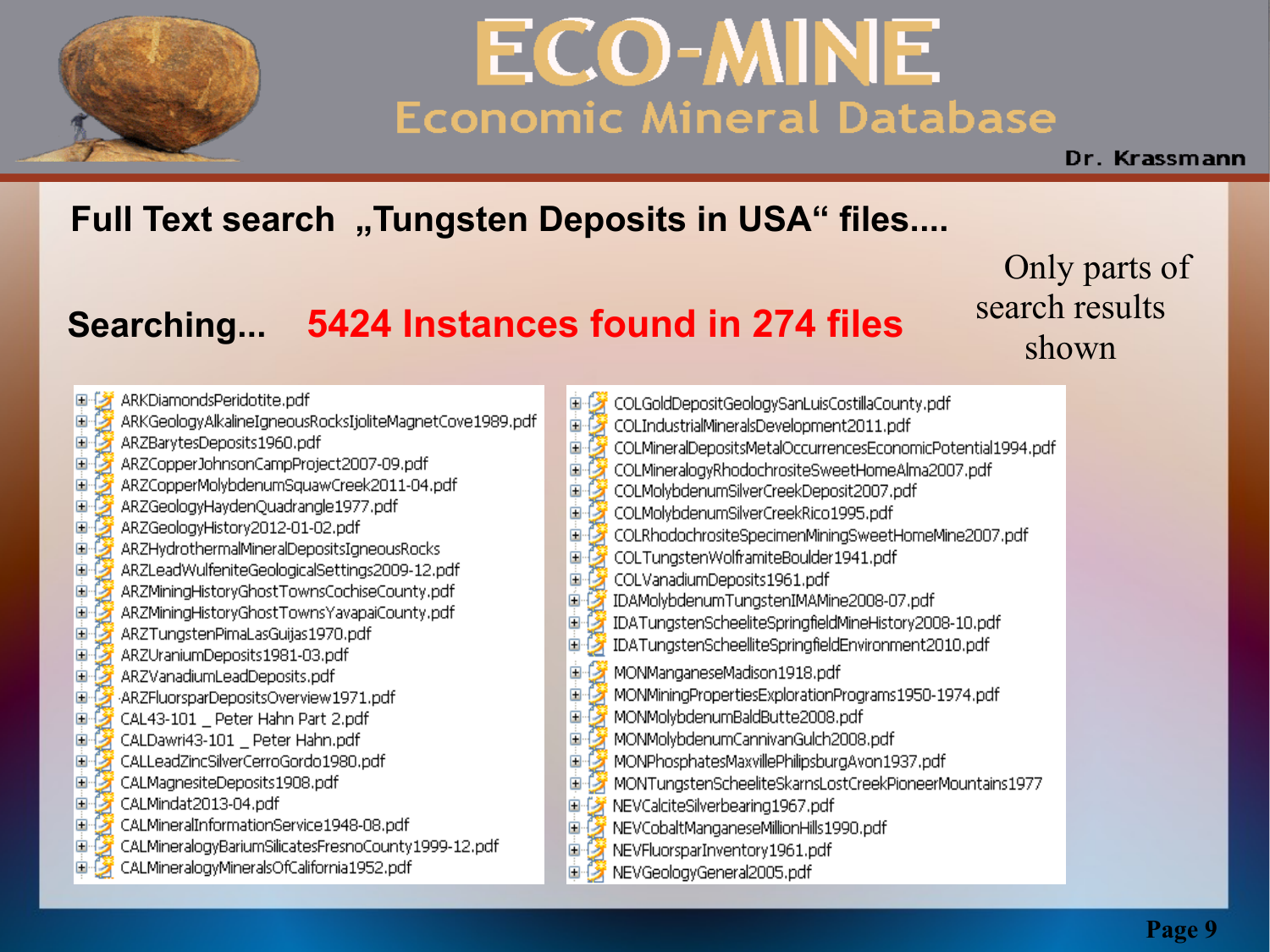

Dr. Krassmann

#### **Full Text Search for "Tungsten" in individual files, e.g in "Arizona Baryte Deposits" turns up the rather unknown Johnnie Boy Tungsten Prospect**

ARKDiamondsPeridotite.pdf 日 ダ

ARKGenIngvAlkalineTgneousRocksTioliteMagnetCove1989.pdf

44 S ARZBarvtesDeposits1960.pdf ARZCopperJohnsonCampProject20 由

亩 ARZCopperMolybdenumSquawCre

亩 ARZGeologyHavdenOuadrangle19 由

ARZGeologyHistory2012-01-02.pd ங் B ARZHydrothermalMineralDepositsIo

由 ARZLeadWulfeniteGeologicalSettir

亩 ARZMiningHistoryGhostTownsCock B

由 多 ARZMiningHistoryGhostTownsYava Ė. ARZTungstenPimaLasGuijas1970.p

由 ARZUraniumDeposits1981-03.pdf 由 ARZVanadiumLeadDeposits.pdf 面 多 ARZFluorsparDepositsOverview197 Ėŀ CAL43-101 Peter Hahn Part 2.p

CALDawri43-101 \_ Peter Hahn.pd Ġ. Ėŀ CALLeadZincSilverCerroGordo1980

面 S CALMagnesiteDeposits1908.pdf le (S) CALMindat2013-04.pdf

Ėŀ CALMineralInformationService194{<br>CALMineralogyBariumSilicatesFresn r sf

Ėŀ Э

面传 CALMiningHistoryMojaveDesert200 白<sup>[33</sup>] ARZBarytesDeposits1960.pdf -<mark>|蘇</mark> Standard Tungsten Corp., S. C. Hu, president,

produced tungsten from claims to the east,

Johnnie Boy No. 1 Claim

The Johnnie Boy No. 1 claim is on the west slope of the Dragoon Mouritains<br>in the Coronado National Forest at an altitude of 5,700 feet. The corner common to sections 13, 14, 23, and 24, T. 18 S., R. 23 E., is within the claim boundaries. This claim is the westernmost one of an unpatented group owned by John F. Kreis, of Warren, Ariz., and is the only one that shows barite mineralization.

The deposit originally was located in January 1937 as the Head Center claim by E. B. Escapule. It is reported that sometime later a lessee miried and shipped 75 tons of sorted barite to a west-coast firm. In 1953 the \$tandard Tungsten Corp., S. C. Hu, president, leased the group from Kreis and produced two esten from claims to the east.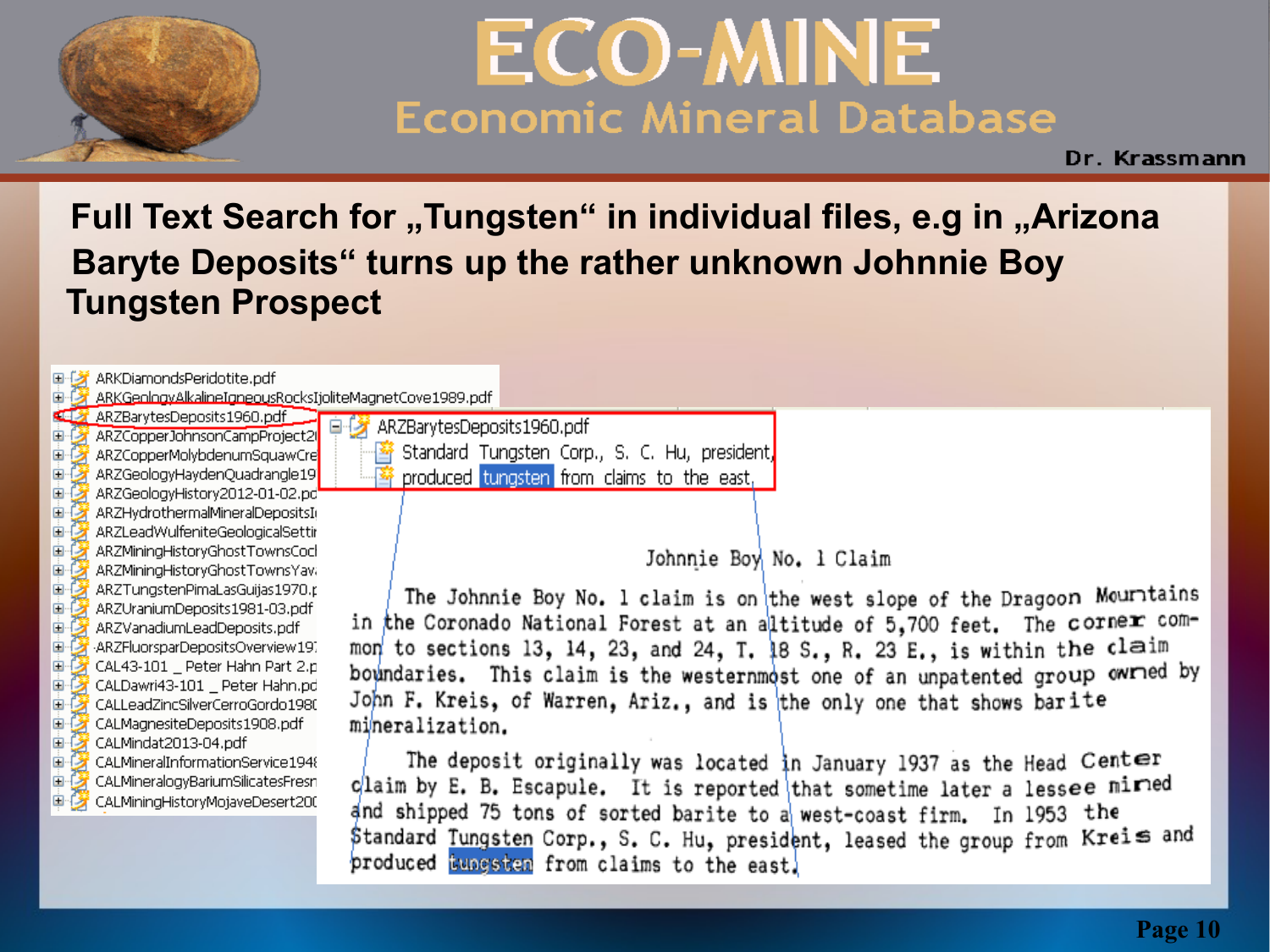

Dr. Krassmann

#### **Searching for Tungsten in "Mining History of the Mojave Desert" locates the little known Evening Star Tin-Tungsten Mine**

ARKDiamondsPerid i p ARKGeologyAkalm Ė ARZBarytesDen*bsit* 宙 ARZCopperJohnson Ŧ.  ARZCopperMolybds Ė ARZGeologyHayder Ė ARZGeologyHistory Ŧ ARZHydrothermal<sup>y</sup> Ġ ARZLeadWulfenite Ŧ, ARZMiningHistoryG 庙 ARZMIningHistoryG ARZTungstenPimal 南 ARZUraniumDeposi ARZVanadumLead ARZFluorsparDepo: CAL43-101 Pete d/ALDawri43-101<br>CALLeadZincSilver( 庄 CALMagnesiteDepr<br>CALMindat2013-04 ī, ū Ĥ

CALMiningHistoryMolaveDesert2005.pdf

adiacent tungsten deposits. San Bernardino County, C. the tungsten gre. scheelite. Mining began in 1906 iron, tungsten, copper, and lead. After the war, gold r

#### **References cited**

- Anderson, D. E. and S. G. Wells, 1997. Late Pleis forene and Holocene valley fill deposits of Lake Dumont. San Bernardino County Museum
- 
- Association Quarterly, 44(2):29-32.<br>Aubury, Lewis E., 1908. The copper resources of California. California.<br>State Mining Bureau. Bulletin 50.<br>Bockerman, G.M., 1982. Petrology of the southern portion of the Teuterland batho sge in the eastern Mojave Despft, California. MS thesis, University of<br>Southern California. Backerman, G.M., 1982. Petrology of the southern portion of the Teu-
- Bshop, Kim M., 2003. Miccene landslides within Avawatz Basin support **hypothesis of a Paleozoig allocthon above Mesozoic metavolcanic<br>rocks in the Soda and Avawatz Mountains, southeastern California.** California State Fullation, Desert Studies Consortium, 2003 Field

LICHTEL, M.C., LOVIE SPORTER WINT HIRROR TOSAULOS SE HIC TRANSISTERINT rangle, California and Nevada, USGS Professional Paper 275.

Kepper, Jack, 2000. The geology and ore deposits of the Yellow Pine Mining District, Goodsprings, Clark County, Nevada, San Bernardino County Museum Association Quarterly, 4/(2):78.

Labbe, Charles, 1960. Rocky trails of the past 222.

Lingenblier, Richard E., 1986. Death Valley and the Amargosa, a land of illusion, Berkeley, University of California Press664 p.

- McCurss, Michael, D.R. Lux and K.L. Mickus, 1995. Nendene structural. evolution of the Woods Mountains volcanic center. East Moiave National Scenic Area, San Bernardino County Museum Association Custerly, 4265175-80.
- Morton, D.M., K. D. Watson, and A. K. Baird, 1991. Alkalic silicate rocks of the Mountain Pass district, San Bernardino County, CA, San Bernardino County Museum Association Special Publication. SP  $91 - 198 - 98$
- Mulaucen, Steven P., 2002. Bora's Smith and the T & T Railroad, CSU Fullerion, Desert Studies Consortium:19-25.
- Myers, W.A. 1983. Iron Men and Copper, Wires. Glendale: Trans, Anglo-**Books**
- Myrick, D.F., 1963. Railmads of Nevada and Eastern California, vol 2, the southern roads. Berkeley: Howell North Books.
- Tage, L.R. and J.H. Wlese, 1945. The Evening Star tin deposit and adiacent tungstan deposits. San Bernardino County, California, USGS technical reports section.
- Rife, G. T. and Geoff Nason, 1991. Molvcorp's Mountain Pass Mine. San Bernardino County Museum Association Special Publication, SP 91-1:87-89
- Reynolds, R.E., 1995. Wild Horse Mesa pack mule trails. San Bernardino County Museum Association Quarterly, 42(3):85-88.
- **Culcular Control**<br>**Below and control click to control of the Control Control Control Control Control Control Control Control Control Control Control Control Control Control Control Control Control Control Control Control**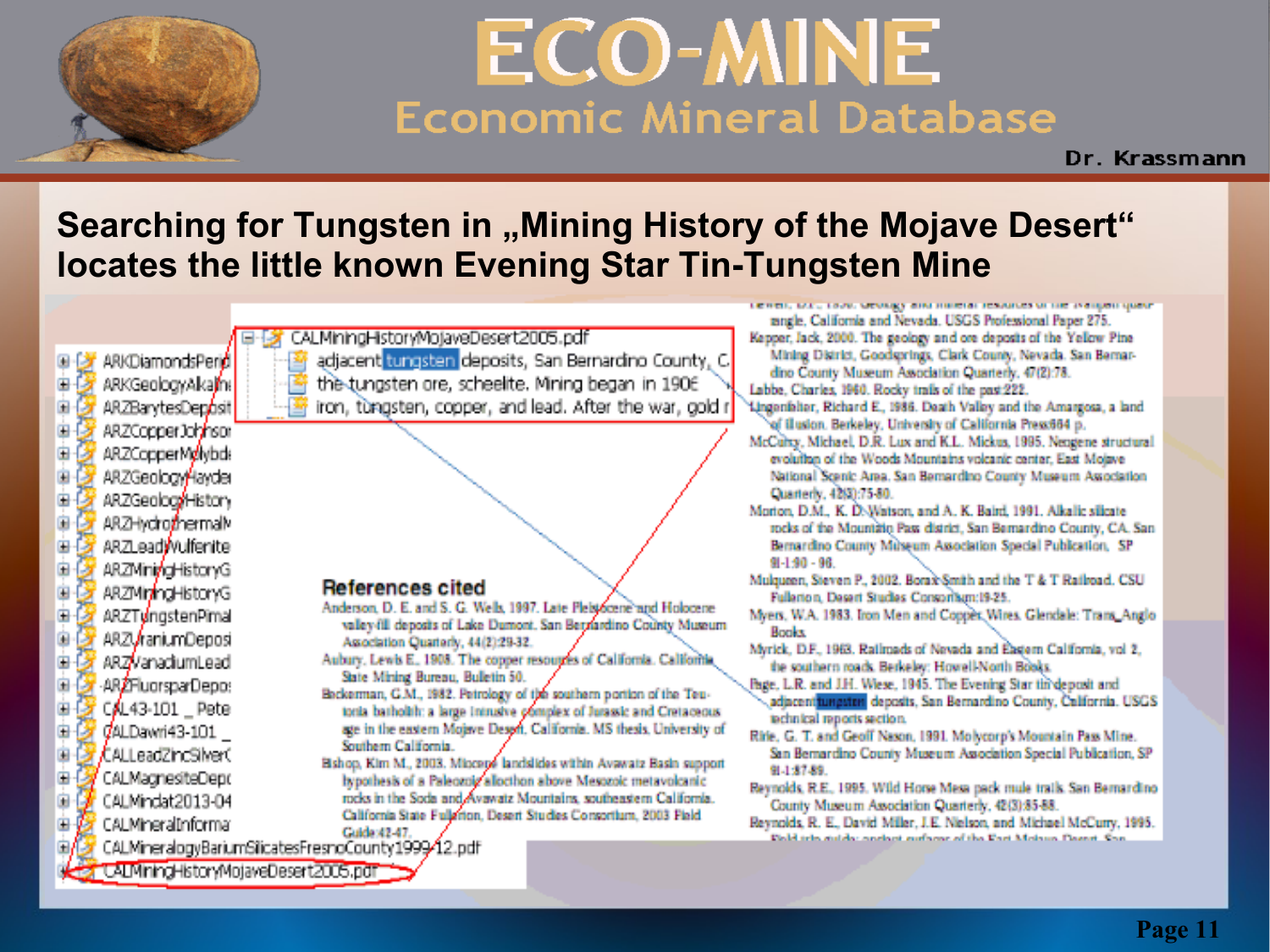

# ECO-MINE<br>Economic Mineral Database

Dr. Krassmann

**Example 4 : Somebody told you about an exciting Rare Earth** deposit called "Eureka" in Namibia and you decide  **to find more data about it** 

#### **Try Simple Search first, which locates 3 papers about the Eureka deposit :**

NAM-WESTRareEarthCarbonatitesMonaziteEureka1960.pdf MAM-WESTRareEarthCarbonatitesMonaziteEureka1965.pdf MAM-WESTRareEarthThoriumCarbonatitesMonaziteEureka2009.pdf

 **For more information about Eureka use the Full Text Search option on Namibia, which will find another 10 relevant documents about the Eureka deposit**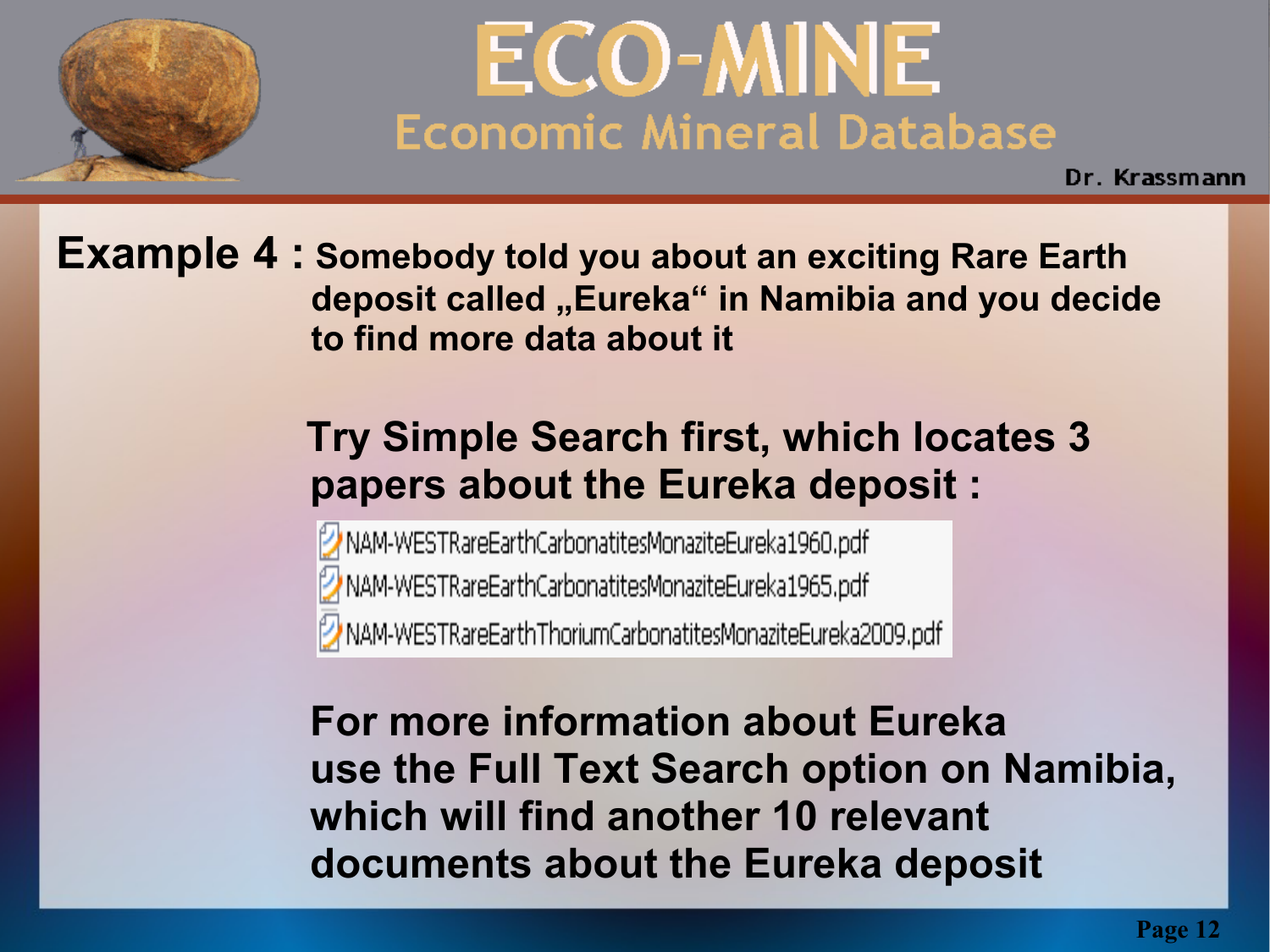

Dr. Krassmann

#### **Example 4 : opening file...**

MAM-WESTRareEarthCarbonatitesMonaziteEureka1965.pdf 2 NAM-WESTRareEarthThoriumCarbonatitesMonaziteEureka2009.pdf

On a skarn monazite occurrence from the Namib desert near Usakos, South-West Africa.

By O. VON KNORRING, Ph.D., and T. N. CLIFFORD, Ph.D.

Research Institute of African Geology, University of Leeds.

[Read 3 November 1960.]

Summary. An unusual monazite deposit of metasomatic origin is described. The monazite occurs as randomly oriented crystals in a dolomitic marble. The chemical composition and optical data of the monazite are given.

URING 1959, in the course of a geological investigation in the Karibib-Swakopmund area of South-West Africa, a unique monazite deposit was examined at a locality some 21 miles west-southwest of the town of Usakos. The monazite occurs as large, randomly oriented, reddish-brown, platy crystals or aggregates up to 5 in. in length, embedded in a coarse, iron-stained dolomitic marble. This re-<br>markable rock has been exposed in a number of prospectors' pits that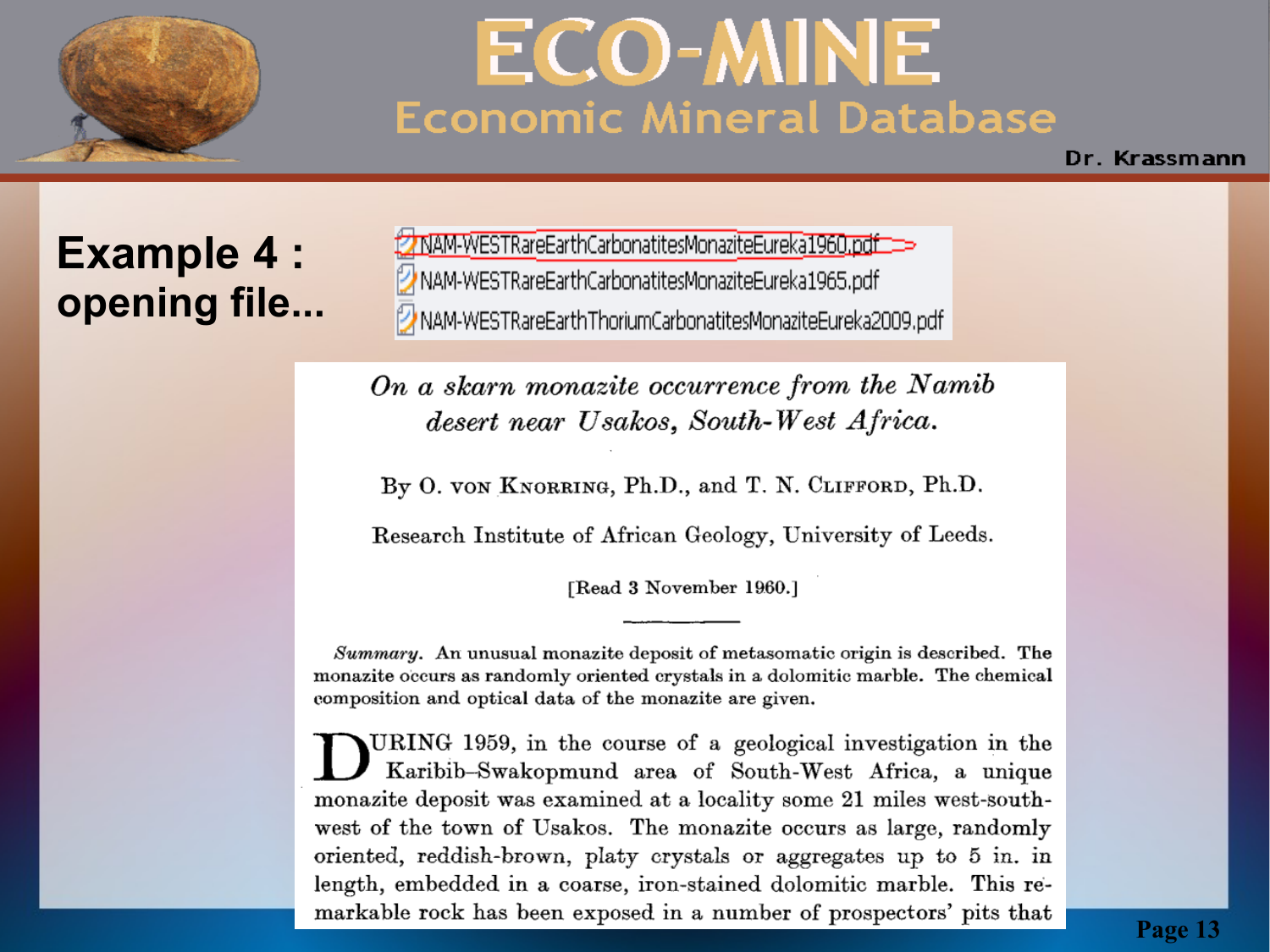



## **So what can ECO – MINE do for me ?**

 **ECO – MINE gives you very fast and global access to vast information about Economic Mineral and Mining Potential and related data and will...** 

- **show you mineral potentials you never heard of before**
- **help you perform strategic target generation in any area and any commodity you like**
- **gives you comprehensive status information about the mineral and mining industry of countries and regions**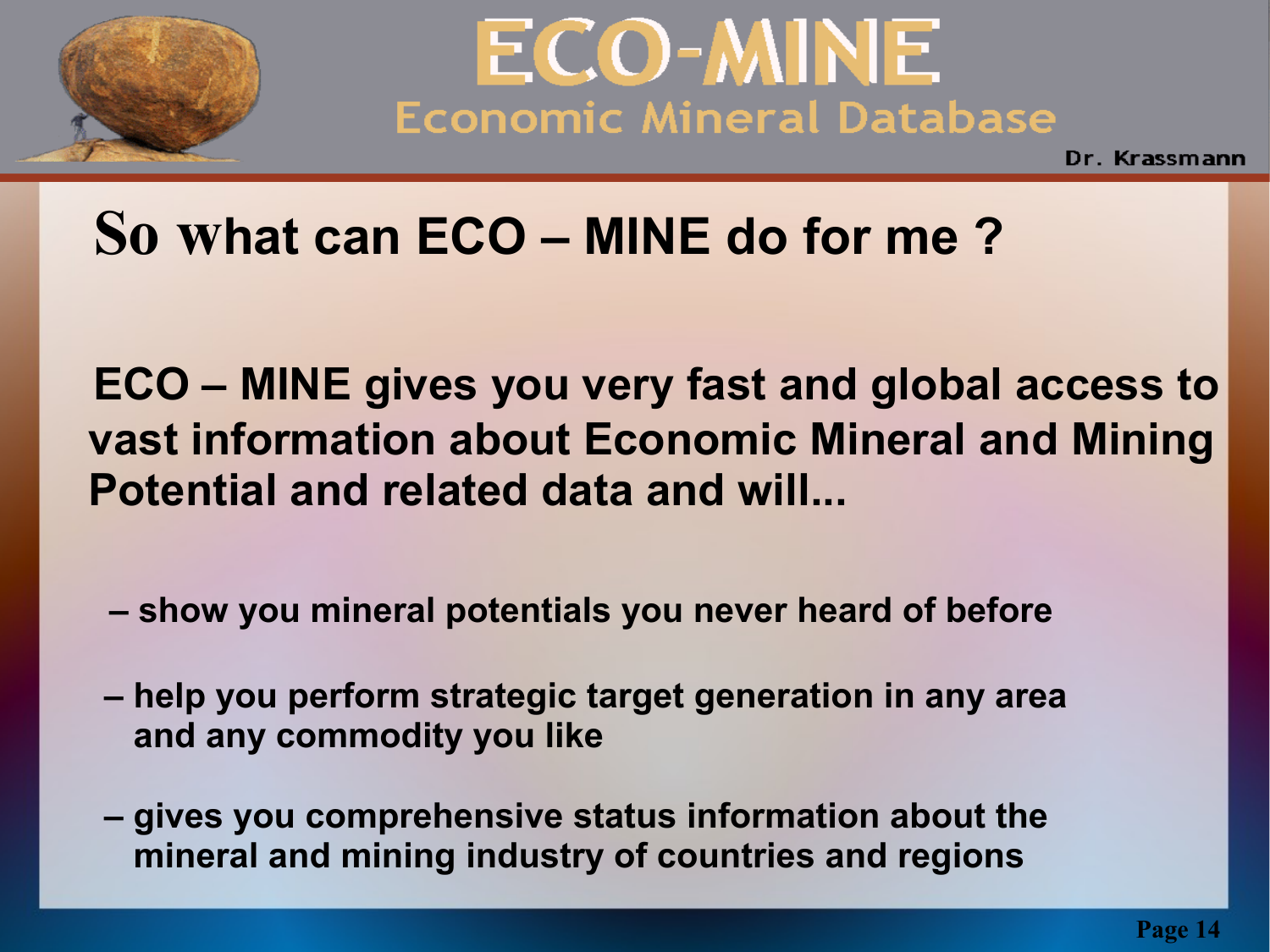

Dr. Krassmann

### **But I can do that myself by Googling...**

 **Yes, indeed you can, but it will take you a looong time ! …and we have done this work for you already, so you can save a lot of time and money !**

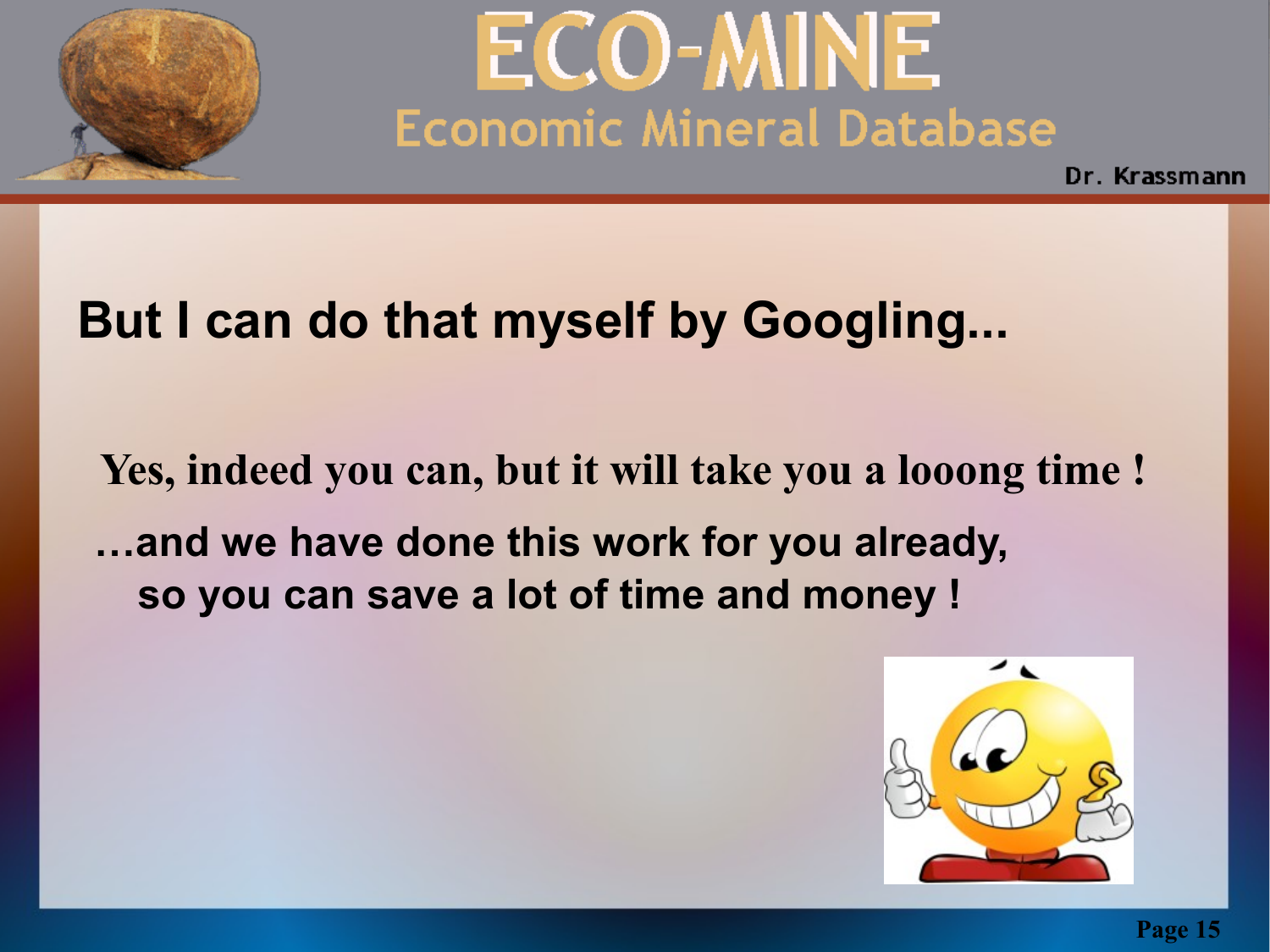



### **I want to use ECO-MINE, where can I get it ?**

 **At this stage, ECO – MINE is in Beta Phase, as we are still working on improving some features.** 

### **However here is the deal :**

**Send us an Email at info@mineral-exploration.de and tell us, which data or commodity you are looking for and we will do the search work for you and send you all relevant information.**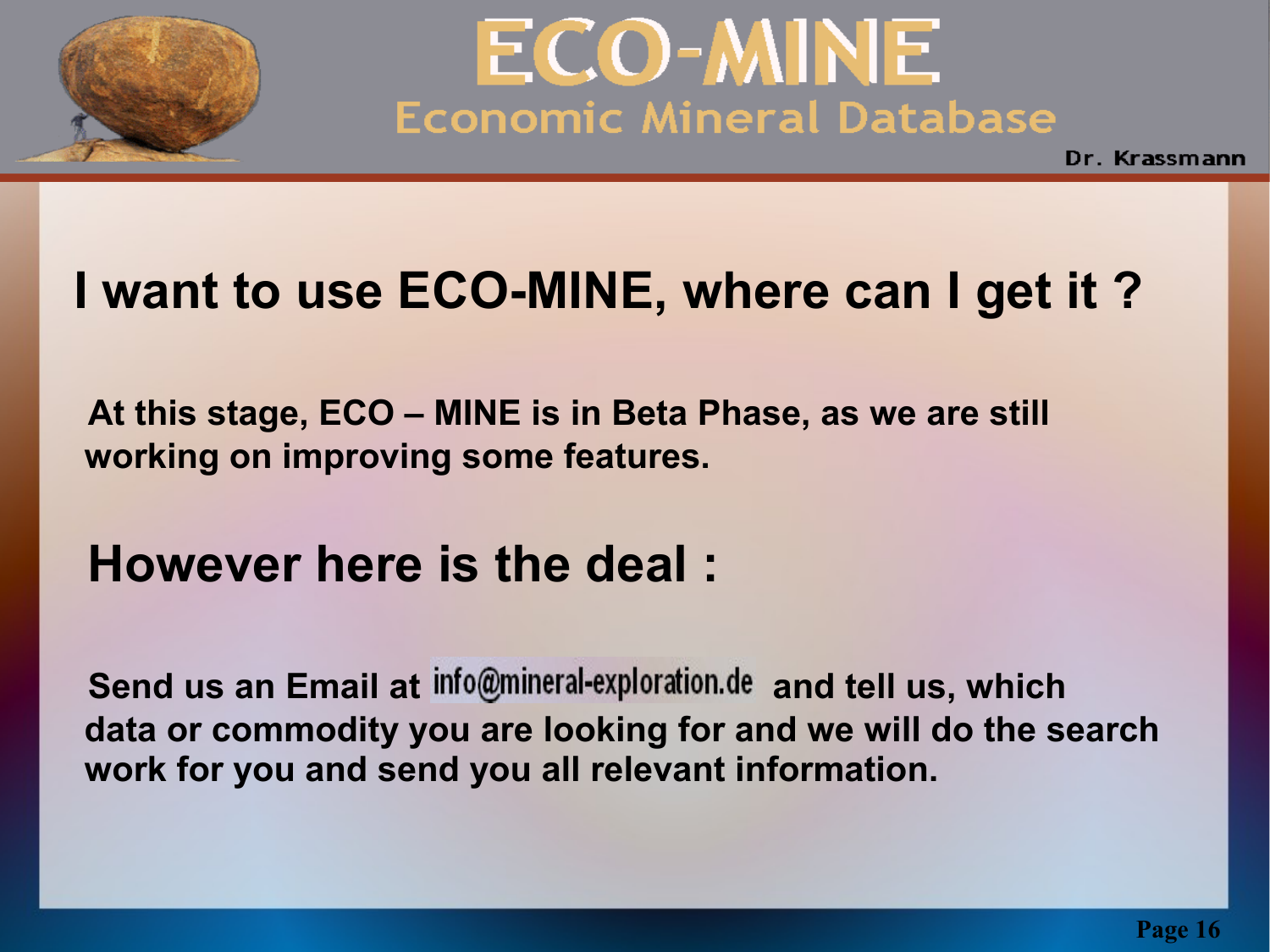



 **This service is free of charge for you, but if you find our data convincing and decide to go ahead with a project based on these findings, we would like to work on this project as paid consultants for you.** 

 **We can offer you 20+ years of experience, JORC / NI 43-101 compliance etc., for further information please have a look at our website at www.mineral-exploration.com**

## **Sounds like a good deal ?**

 **Then please do not hesitate to contact us at :**

ECO-MINE Dr.Krassmann Tel. 0049 - (0) 9841 - 7302 Email: info@mineral-exploration.de